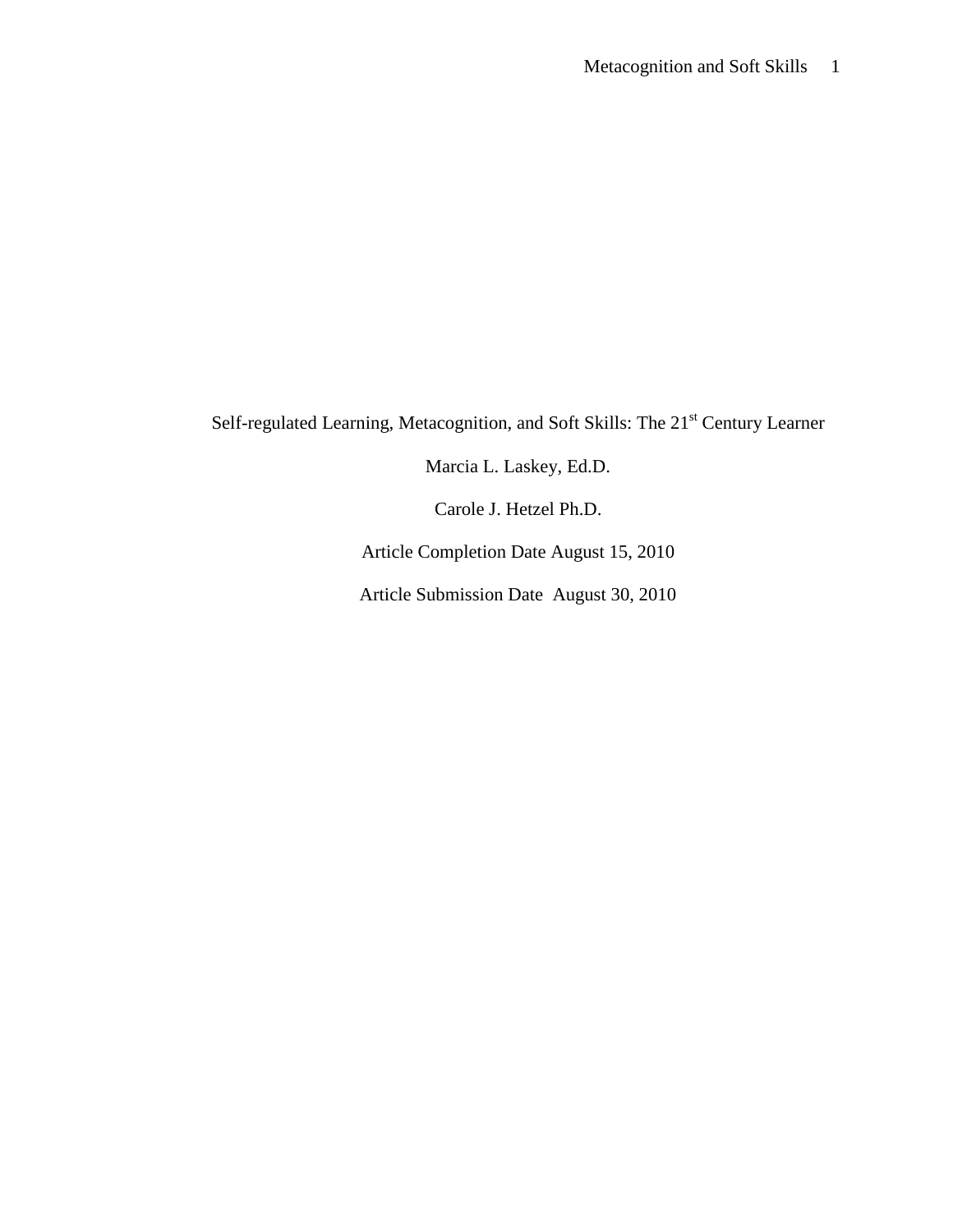# Abstract

Numerous studies have investigated the effect of metacognition and self-regulated learning on college students' achievement and retention. This study extended the research by examining the relationship between metacognition and "at-risk" student achievement and retention. Data were collected through personal interviews and the use of *The Motivated Strategies Learning Questionnaire.* Results were analyzed using analysis of variance and indicated that a relationship existed between metacognition and at-risk student success. However, students' metacognitive skills were often inadequate for ongoing academic success at the postsecondary level. The incorporation of soft skills in the literature on metacognition and academic achievement is suggested, and future research is called for to determine the significance of noncognitive skills in the metacognitive process.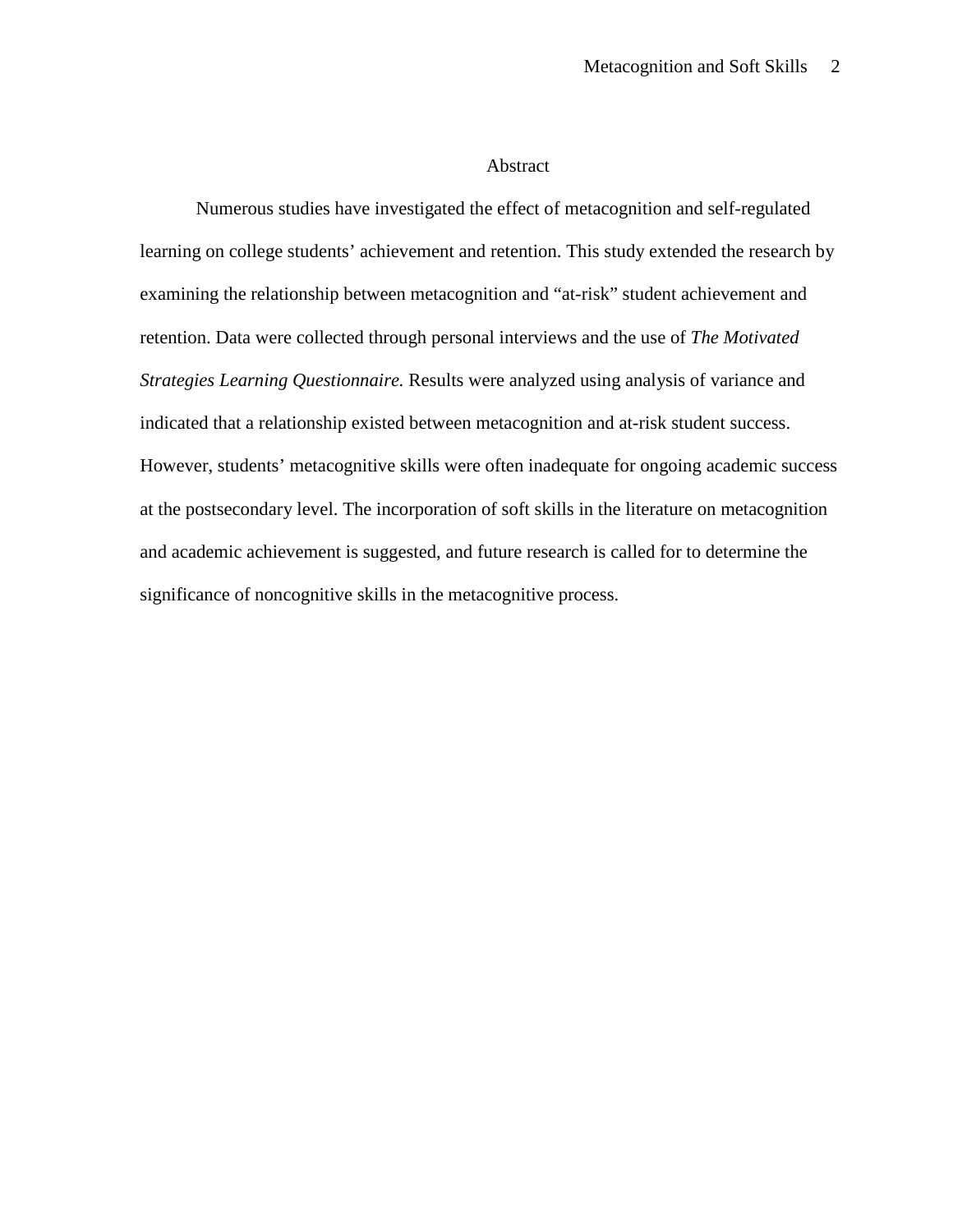# **Introduction**

Through nontraditional, online, and hybrid programs students have greater access to postsecondary programs and education (Johnson, 1995). However, student skill levels in reading, writing, and college level math have not kept pace with the increased access to higher education. The result is students are entering postsecondary programs underprepared for the work, rigor, and expectations of higher education. They are not necessarily prepared or motivated for the type of critical thinking and analytical learning that is often associated with higher education, which may put them in the at-risk category. At-risk classification encompasses a variety of factors than can include low ACT/SAT scores, low high school grade point average, and generally weak and/or inconsistent academic skills (i.e., study habits and strategies, critical and analytical thinking skills, etc.). These at-risk students are often placed in developmental classes to increase their academic skills. According to Barbatis (2010), "Nationally approximately one-third of all students entering colleges or universities need remediation" (p. 14).

In addition, the millennial generation, Americas 18-29 year olds, has been exposed to a tremendous growth in technology which has created gaps in student learning (Millennials: Confident. Connected. Open to Change, 2010). For example, many students no longer read or have the concentration to focus on one area for hours at a time. Students do not have to search out information but can turn to their computers, iPads, and iPhones for instant information and gratification which has had a profound influence on how they approach learning. If students are used to immediate gratification and information, it may be more difficult for them to become self-regulated learners with metacognitive awareness because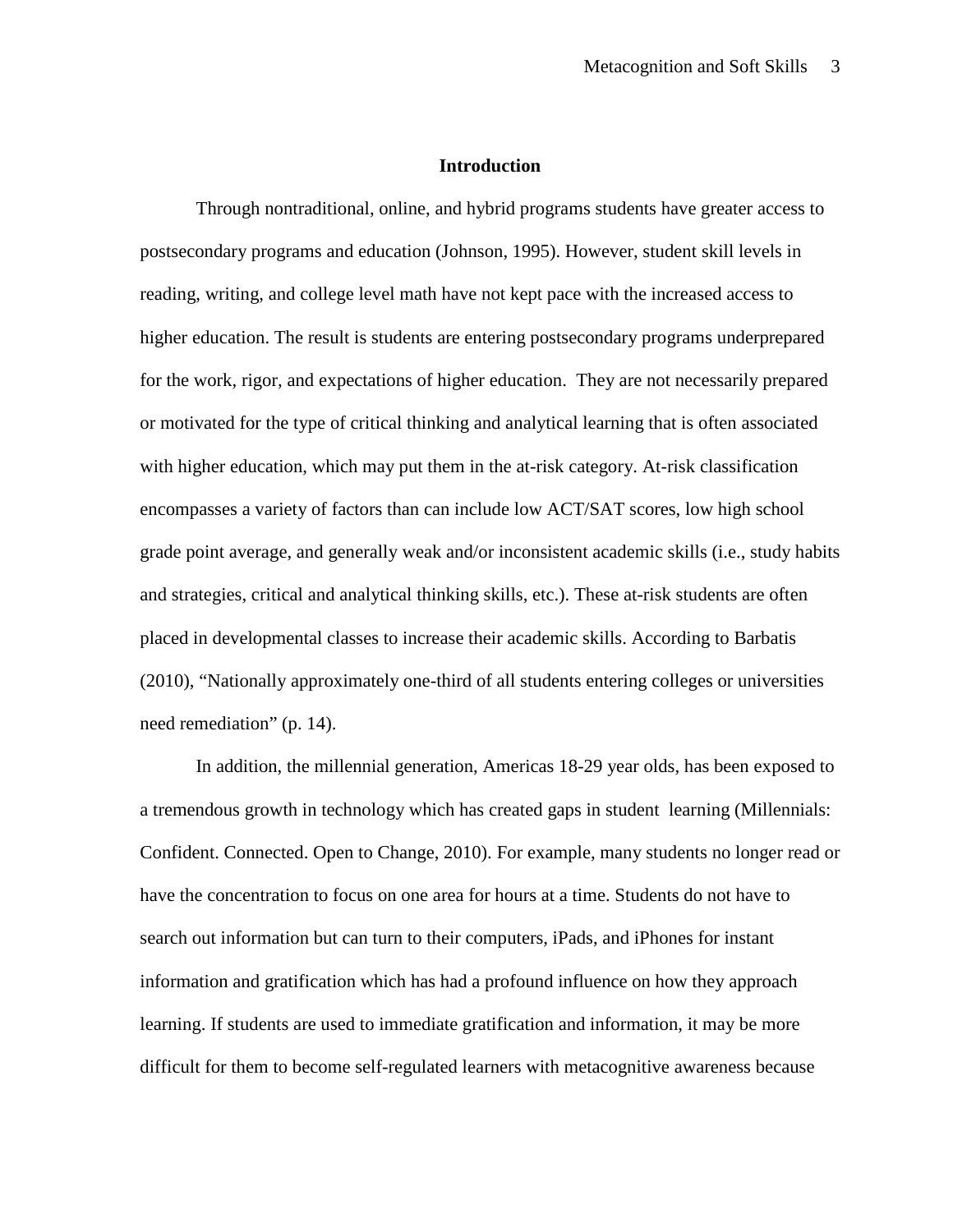they do not have to monitor their behavior but rather ingest information without great expenditure of motivation or work. Therefore their approach to learning may be less persistent and less goal-oriented because as the research has established, self-regulation and metacognitive skills are implicit in and contributors to these academic skills (Garrett, (Alman, Gardner, & Born, 2007; Schunk, 2005).

## **Self-regulated learning**

Self-regulated learning is "the self-directive process by which learners transform their mental abilities into academic skills (Zimmerman, 2002, p. 65). Self-regulated learners often have effective study strategies, persistence, and the ability to determine what strategies are needed to do well in a content area. Researchers have also found that goals play an important role in self-regulated learning (Ridley, Schutz, Glanz, & Weinstein, 1992). Students who have specific goals and are self-regulated learners will more than likely reach their goals because they have effective study strategies, persistence, and the ability to determine what strategies are needed to meet these goals (Wolters, 1998; Schunk, 2005). According to Zimmerman, the skills inherent to self-regulated learning include setting specific goals, adopting strategies for attaining goals, using time management skills, monitoring performance, and managing social and physical contexts. Students who attend class regularly, hand in all assignments, and spend time studying effectively for tests will often do well in classes; however, students who are not self-regulated may not have the motivational or metacognitive skills to be effective academically. Based on students' attitudes and performance, instructors can often tell the difference between students who are self regulated learners and those who are not (Boekaerts, 1996; Zimmerman).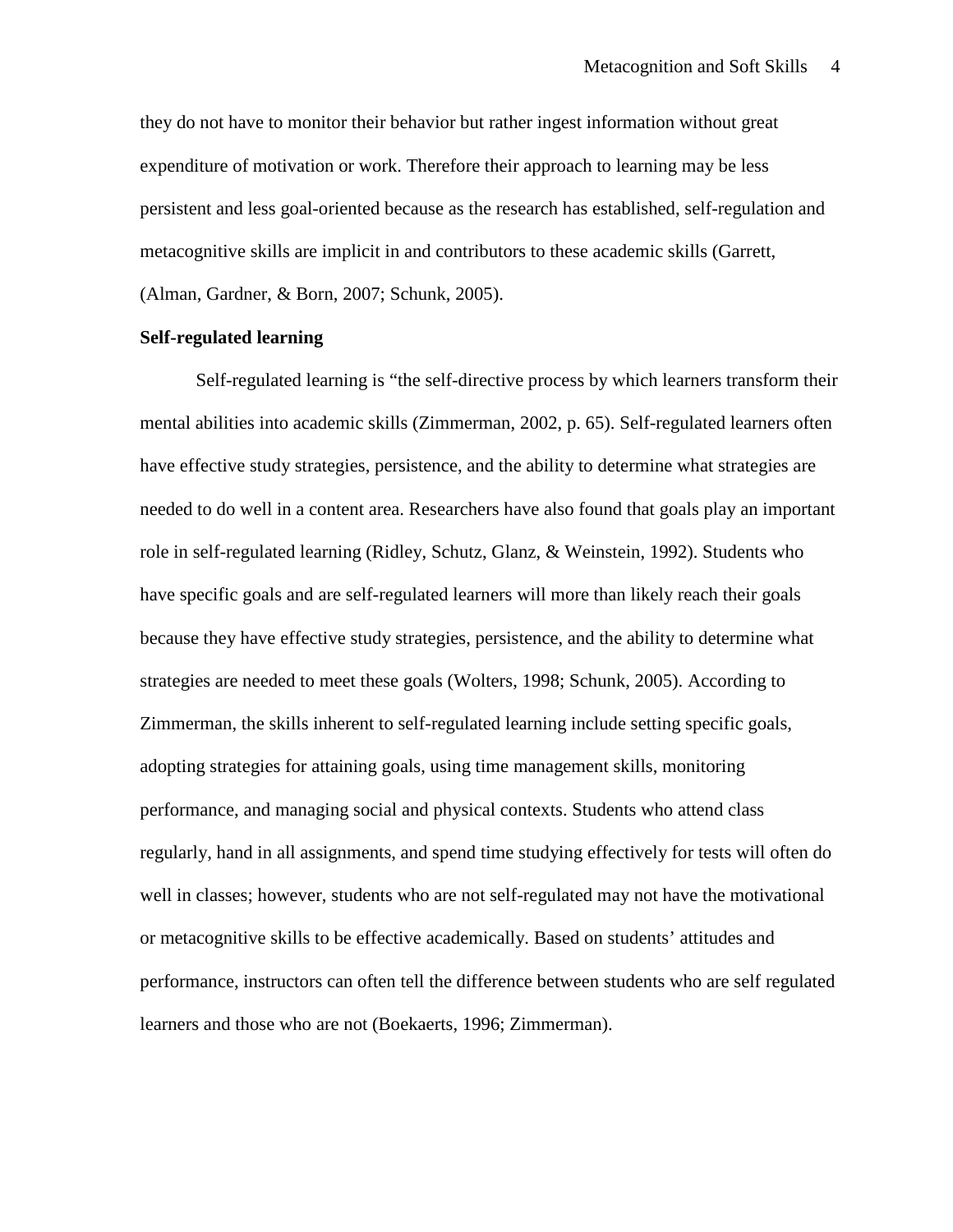# **Metacognition**

 Metacognition, a component of self-regulated learning, also plays an important role in student performance. Metacognition is the ability to know what we know, know what we don't know, and know how to remediate what we don't know (Cao & Nietfeld, 2007). In a practical way, metacognition enables students to take control of their learning, to think reflectively, to understand assignments, and to know what strategies are needed to successfully complete assignments. Students can therefore "plan, monitor, and modify their cognition" (Pintrich & DeGroot, 1990, p.33). Students' awareness of what they know and the conscious use of learning strategies are necessary for academic success. Conversely, students who lack metacognitive awareness often "think" they know the material or have adequately studied for a test, when in actuality they have not because they may be unclear as to what material to study and/or how to study. Students sometimes confuse memorizing facts and information for performing deeper level analysis of concepts that is often the key to mastery of material and better academic performance. Research has noted that metacognition is not an automatic process but can be seen as a teachable skill and part of the larger concept of selfregulated learning (Zimmerman, 2002).

### **Study Purpose**

 The purpose of this study was to examine metacognition and its relationship to the success or failure (as determined by first and second semester college GPA and subsequent retention or dismissal) of at-risk students at a midsize private university in the Midwest.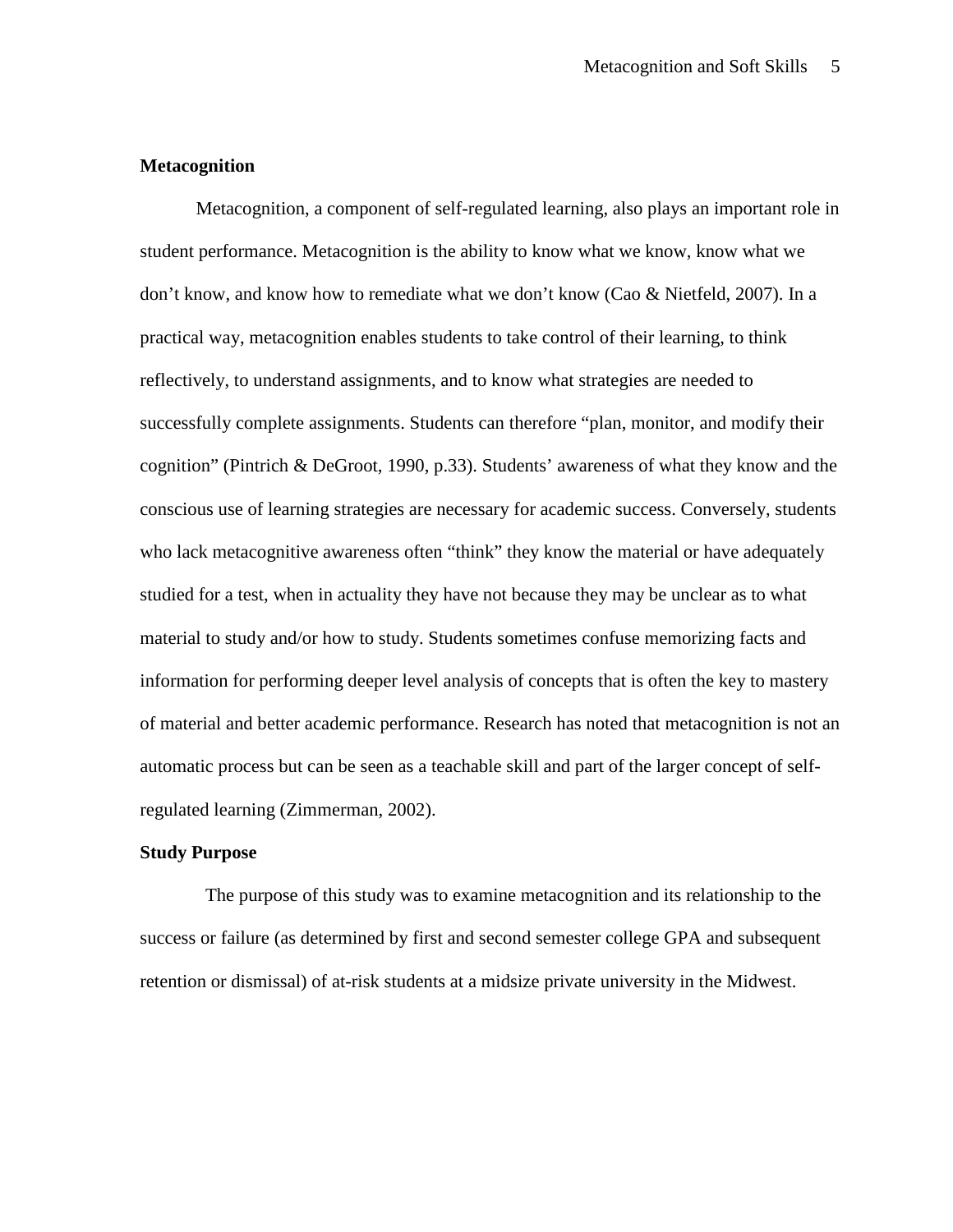### **Method**

# **Participants**

The participants in this study  $(N=105)$  were students placed in one or more developmental classes at the study university. Student placement in developmental classes is based on four criteria: student achievement on the ASSET test (the university's in-house placement test assessing English, reading, and math skills); a GPA below the regular university admittance GPA of 2.0; an ACT score below the regular admittance score of 20; and an in-house writing sample assessed by faculty members and academic support center personnel. The developmental classes at the university are designed to build students' skills in English, reading, math, and study strategies.

 The 105 participants in this study included both males (32.4%) and females (67.6%). Student ethnicity in the sample was 70% white and30% non-white. Approximately forty-six percent of the participants were 18 and 19 year olds. Forty percent of the students ranged in age from 20-29 and the remaining participants ranged in age from 30-59 (13%). Sampled students' gender, ethnicity, and age were representative of the university's general population demographics.

### **Instrument**

The Motivated Strategies for Learning Questionnaire (MSLQ) (Pintrich, Smith, Garcia, and McKeachie, 1991) was used to measure metacognition. The MSLQ contains 81 questions in total and is based on a seven point Likert scale that ranges from "not at all true of me" to "very true of me." The MSLQ contains two sections: a motivation section which addresses student motivation and students' goals and beliefs about their ability to succeed in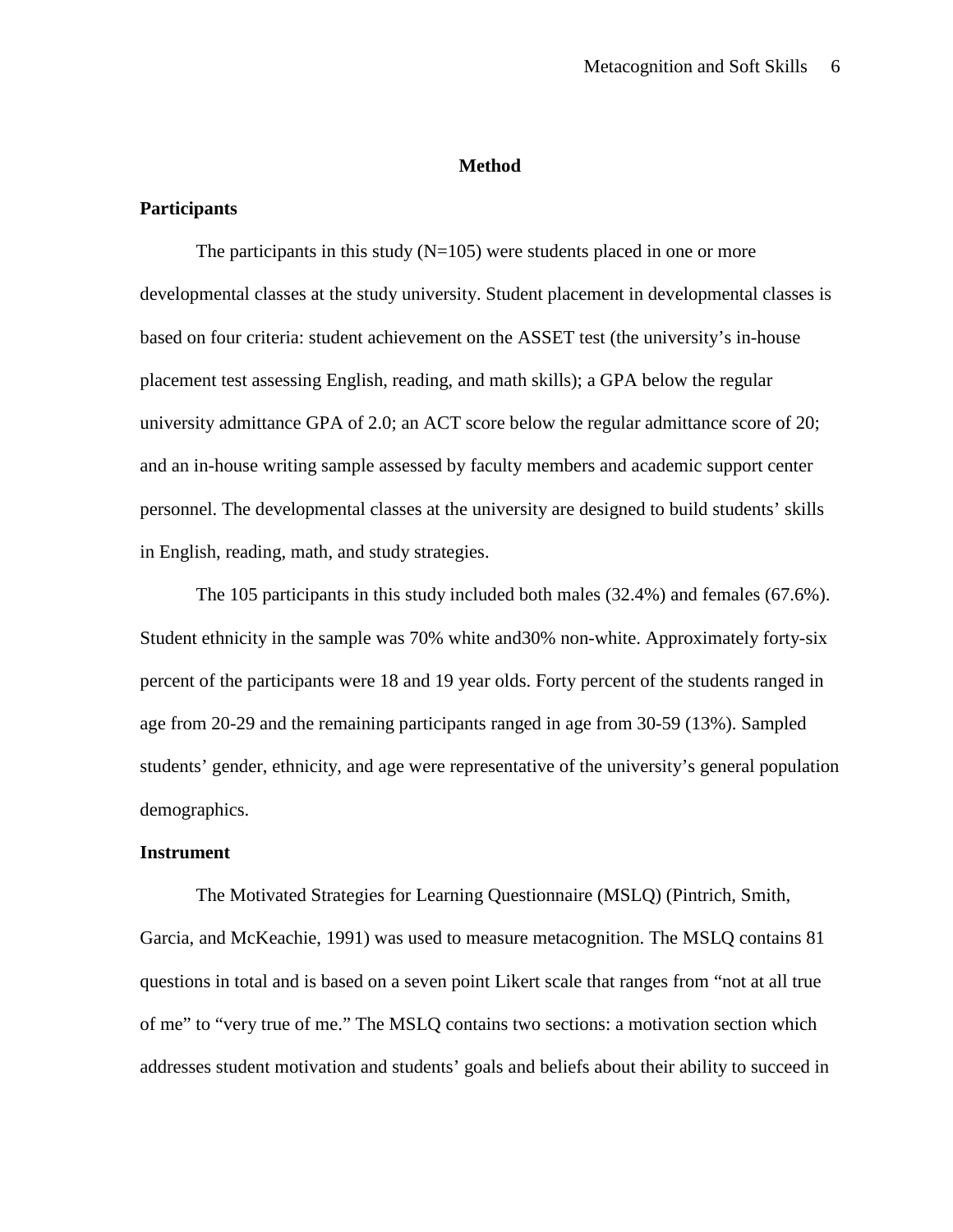content courses, and a learning strategies section which includes 31 items that measure student use of metacognitive strategies and 19 items that measure student management of resources. The Cronbach alpha for the motivational scales is high at .90 and the alphas for the strategies scales average above .70 (Garcia & Pintrich, 1995). Pintrich and DeGroot (1990) have also reported acceptable validity and reliability ranges for the MSLQ.

### **Procedure**

Participants in 14 developmental courses participated in the study during the fall semester. Participants were asked to sign a permission slip, complete demographic information (e.g., age, ethnicity, gender), and take The Motivated Strategies for Learning Questionnaire (MSLQ). The authors collected both fall and spring GPA's of the 105 at-risk students to examine their retention rates. The authors also conducted nine individual interviews from a random sample of the students who had participated in the fall data collection and who had achieved acceptable grades at the university. The authors developed questions based on the MSLQ focusing on metacognition. The students were asked the same questions in the same sequence. The questions included: "What do you do when faced with difficult material that you don't understand?"; "How do you study for a course you like versus one you dislike?"; "What do you do to concentrate in a class you don't like?", "How does your personal life affect you college work and experiences?"; "How would you complete the following statement: "I feel that I will be successful in college if …". The interviews were taped, transcribed, and coded and analyzed for high or low metacognitive skills.

Each sentence and phrase was analyzed for metacognitive responses such as interviewee examples of study strategies that they had used and that were effective for them.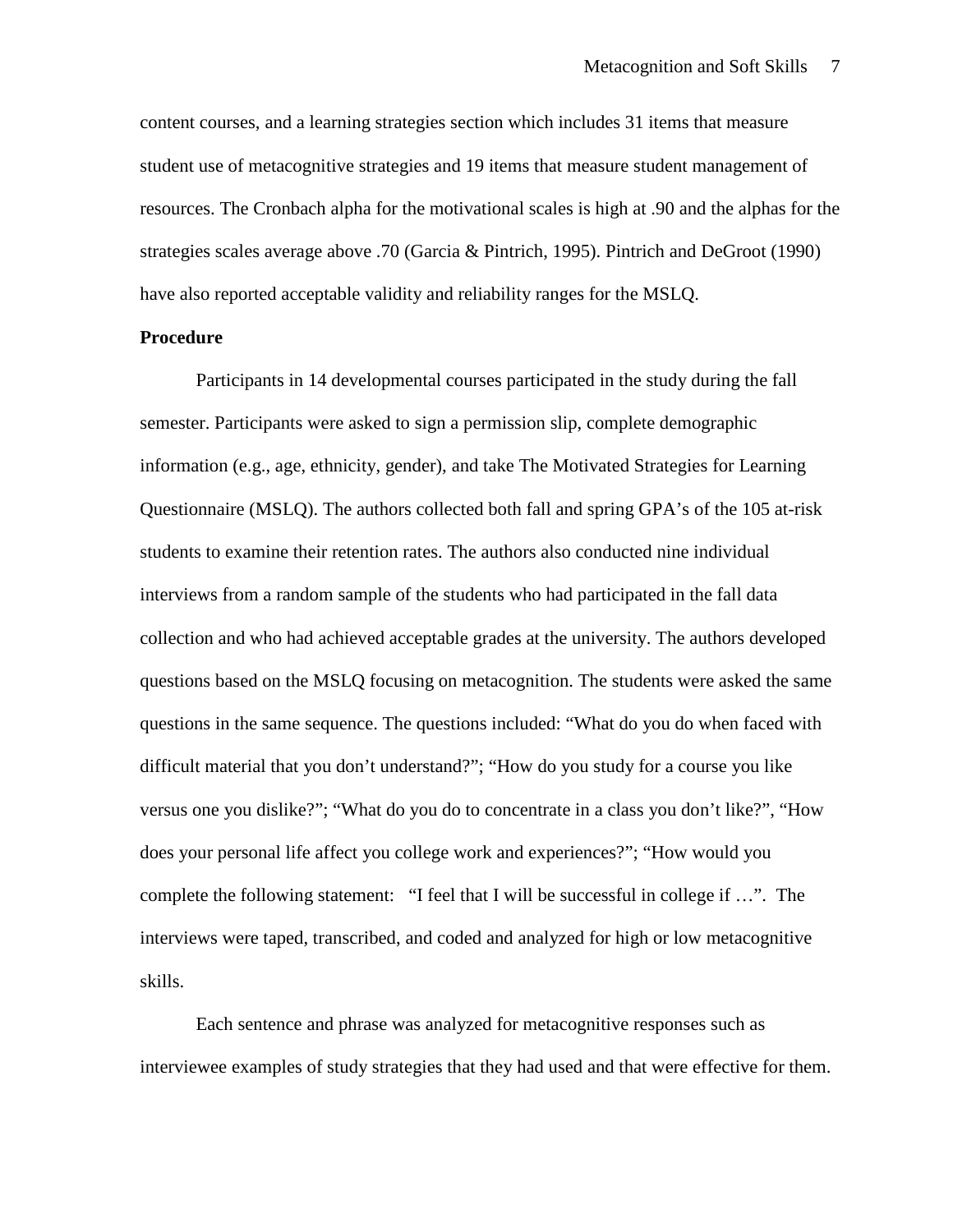After the initial coding, the authors asked two colleagues who were knowledgeable about the concept metacognition to code and analyze the interview responses. This collaboration revealed interrater consistency in the identification of metacognitive themes. The nine interviews were conducted during the spring semester of the study

#### **Results**

At the completion of the fall semester, seventy-nine students maintained a cumulative GPA of 2.0 or above and therefore maintained good academic standing. Seventeen students were dismissed from the university because they did not maintain a cumulative average of 2.0. Four students withdrew from the university for nonacademic reasons, and ten students were placed on probation, which meant that they needed to obtain a 2.0 cumulative GPA in the spring semester or be dismissed from the university. Four of the students who had been dismissed appealed their standing and were reinstated for spring semester. Therefore, at the end of the fall semester, 87 of the 105 students (82.8%) who participated in the study remained enrolled at the university (see table 1).

At the completion of the spring semester, eight additional students were academically dismissed because they did not obtain a cumulative GPA of 2.0. Six students withdrew or dropped out for nonacademic reason, and three students were readmitted. After two semesters, 76 of the original 105 students (72.4%) remained at the university (see table 1).

| Tuble 1 There were of I an incepaning Branching |          |                 |                 |          |  |  |
|-------------------------------------------------|----------|-----------------|-----------------|----------|--|--|
|                                                 | Entering | Transfer        | Total           | Total, % |  |  |
|                                                 | Freshman | <b>Students</b> | <b>Students</b> |          |  |  |
| Fall                                            | 70       | 35              | 105             | 100 %    |  |  |
| Dismissed                                       |          |                 | 18              | 17.1     |  |  |
| Withdrew                                        |          |                 |                 | 3.8      |  |  |
| Probation                                       |          |                 | 10              | 9.5      |  |  |
| Reinstated                                      |          |                 |                 | 3.8      |  |  |

Table 1 *Attrition of Participating Students*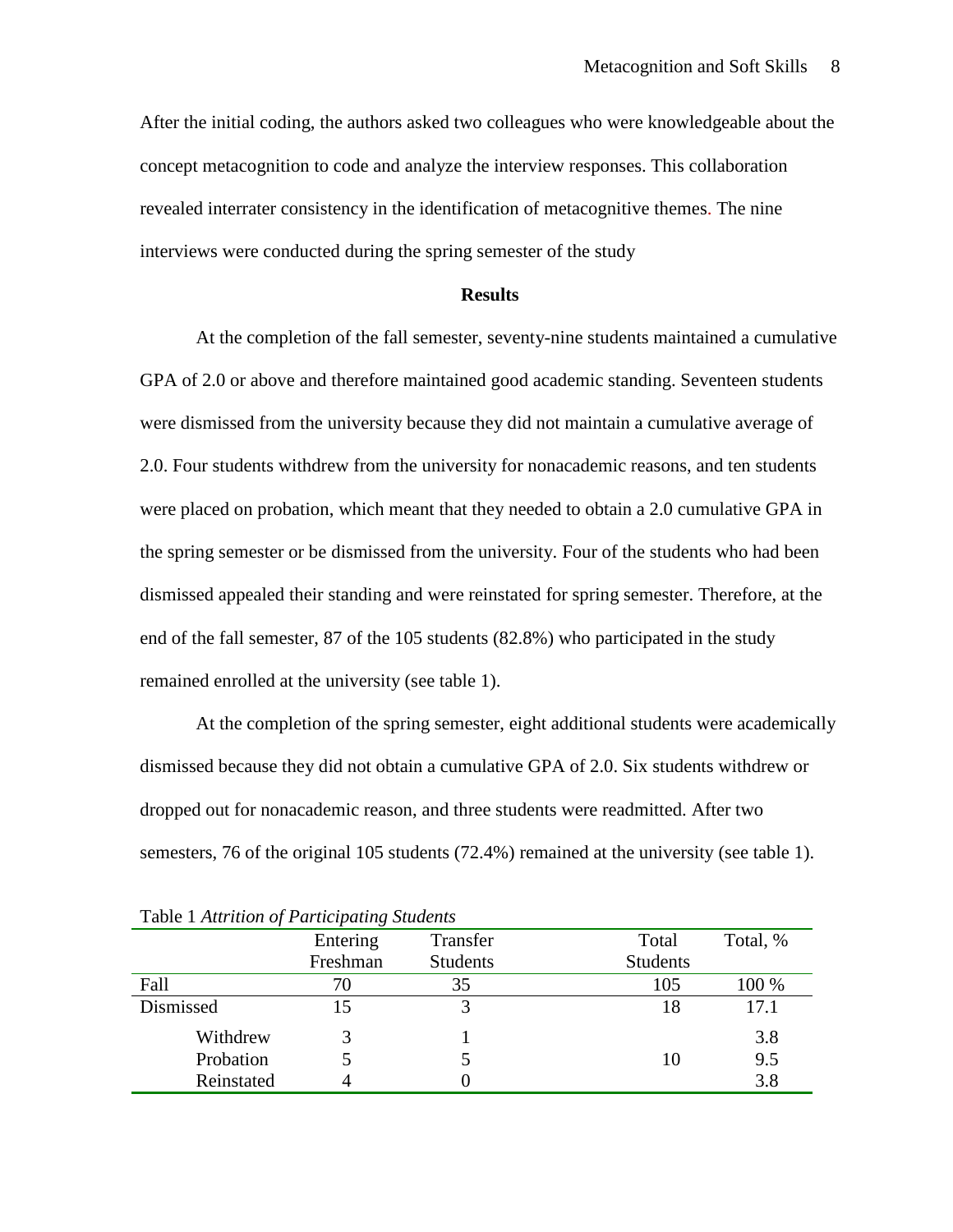| <b>Total Remaining</b> | 56 |    | 82.8 |
|------------------------|----|----|------|
| <b>Spring</b>          |    |    | 82.8 |
| Dismissed              |    |    | 7.6  |
| Withdrew               |    |    | 5.7  |
| Probation              |    |    | 4.8  |
| Reinstated             |    |    | 2.9  |
| <b>Total Remaining</b> |    | 24 | 72.4 |

# **MSLQ**

An analysis of variance (ANOVA) showed that metacognition had a significant effect

on fall GPA,  $F(1, 99) = 5.44$ , .05 with  $p = .022$  (see table 2).

Table 2 *Analysis of Variance for Fall GPA, Spring GPA, and Retention Based on Metacognition*

| Metacognition                                         | Эf   | Mean Sq. | ь    |        |  |
|-------------------------------------------------------|------|----------|------|--------|--|
| <b>Fall GPA</b>                                       | 1,99 | 4. I     | 5.43 | $022*$ |  |
| Spring GPA                                            | 1,81 | l.17     | 1.65 | .203   |  |
| Retention                                             | 104  | 4.24     | רר ר | .136   |  |
| $\&$ C <sub>i</sub> $$ $\&$ cannot be $\&$ $\&$ layed |      |          |      |        |  |

\* Significance at .05 level

Metacognition did not show an effect on spring GPA,  $F(1, 80) = 1.64$ , p.05 with p = .203.

There was no significant difference in metacognition and retention based on participant age, gender, or ethnicity.

# **Interview Questions**

All nine students illustrated some evidence of metacognition. The students were all aware of the times when they did not understand the material being presented and implemented strategies to figure out what they needed to know. However, students' metacognitive strategies were, for the most part, basic and included such things as re-reading material that was difficult to understand or asking peers for help. Although asking a friend for help may not be an efficacious solution to learning difficult material, it does indicate an awareness of lack of understanding and an attempt to remedy the problem. Study strategies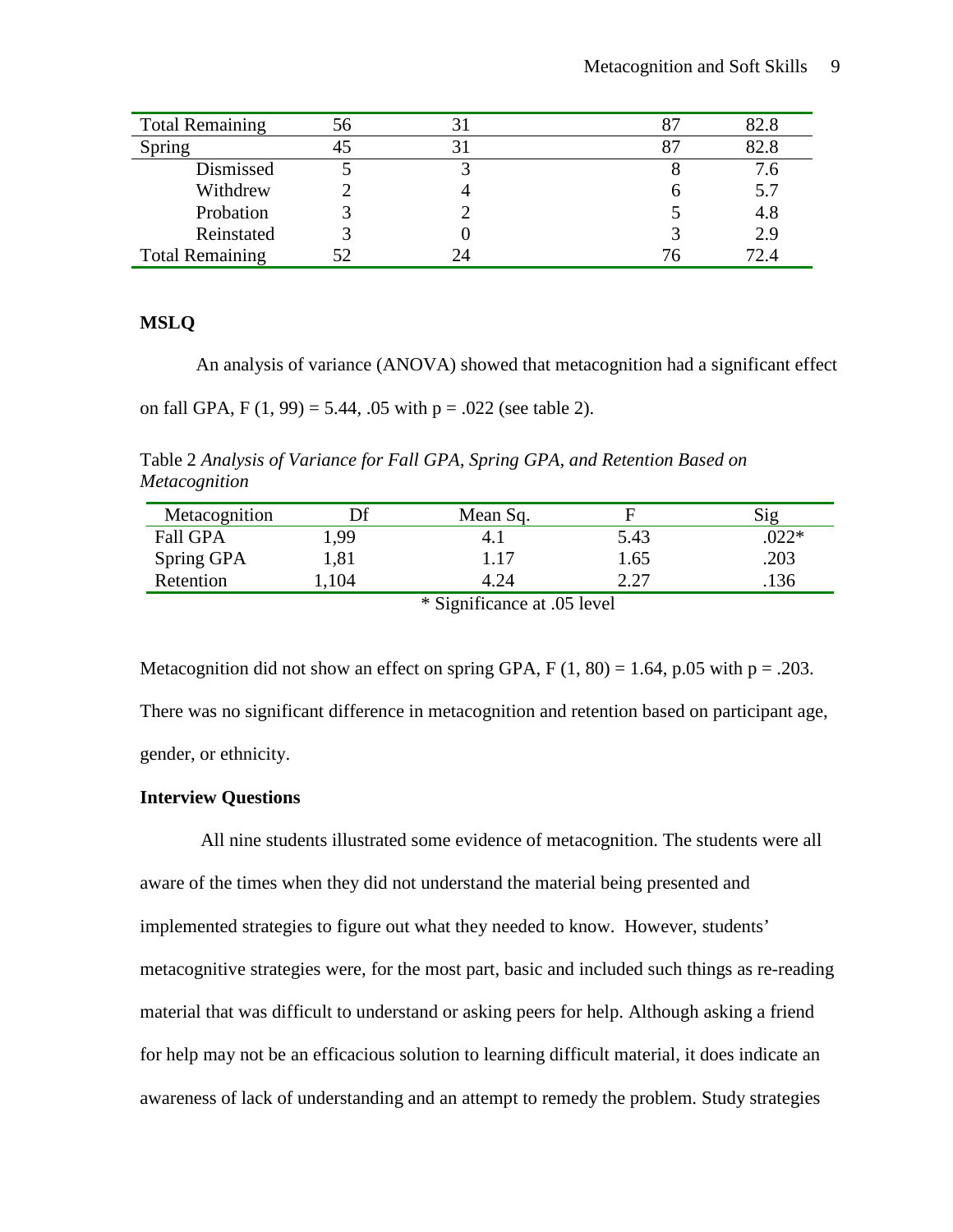were not evaluated for their effectiveness; however, the fact that at-risk students exhibited metacognition, albeit simplistically, is noteworthy. During the interview process, students indicated that they did not use different strategies for different content areas but used the same strategies for all of their courses. The students also indicated that they did not use different strategies for different classes regardless of whether they liked a class or not. Typical strategies mentioned included rereading the material, rewriting notes, and reading aloud. Although these are all cognitive strategies, strategies are often more effective if they are tailored to a particular content area For instance students may need to use a specific strategy for studying math and a different strategy for studying psychology. For math a student might use 3 by 5 cards to memorize formulas. For psychology, a student might use a mapping strategy to see relationships between concepts and to compare and contrast theoretical perspectives.

#### **Discussion**

In this study, metacognition had a significant effect on at-risk students' first (fall) semester GPA but showed no effect on their spring GPA. The authors hypothesize that the significant effect of metacognition on fall GPA may be attributed to the fact that the majority of students possessed the basic metacognitive skills necessary to perform adequately in developmental courses and the easier course work that they experienced the first semester, but that they lacked the more extensive metacognitive skills necessary for success in college level courses and more complex material that they experienced the second semester. For instance, rereading material and asking a friend for help may have been sufficient for success in the at-risk students' developmental courses, but skills such as mapping, using time lines, and joining a study group may have been necessary for more difficult course work.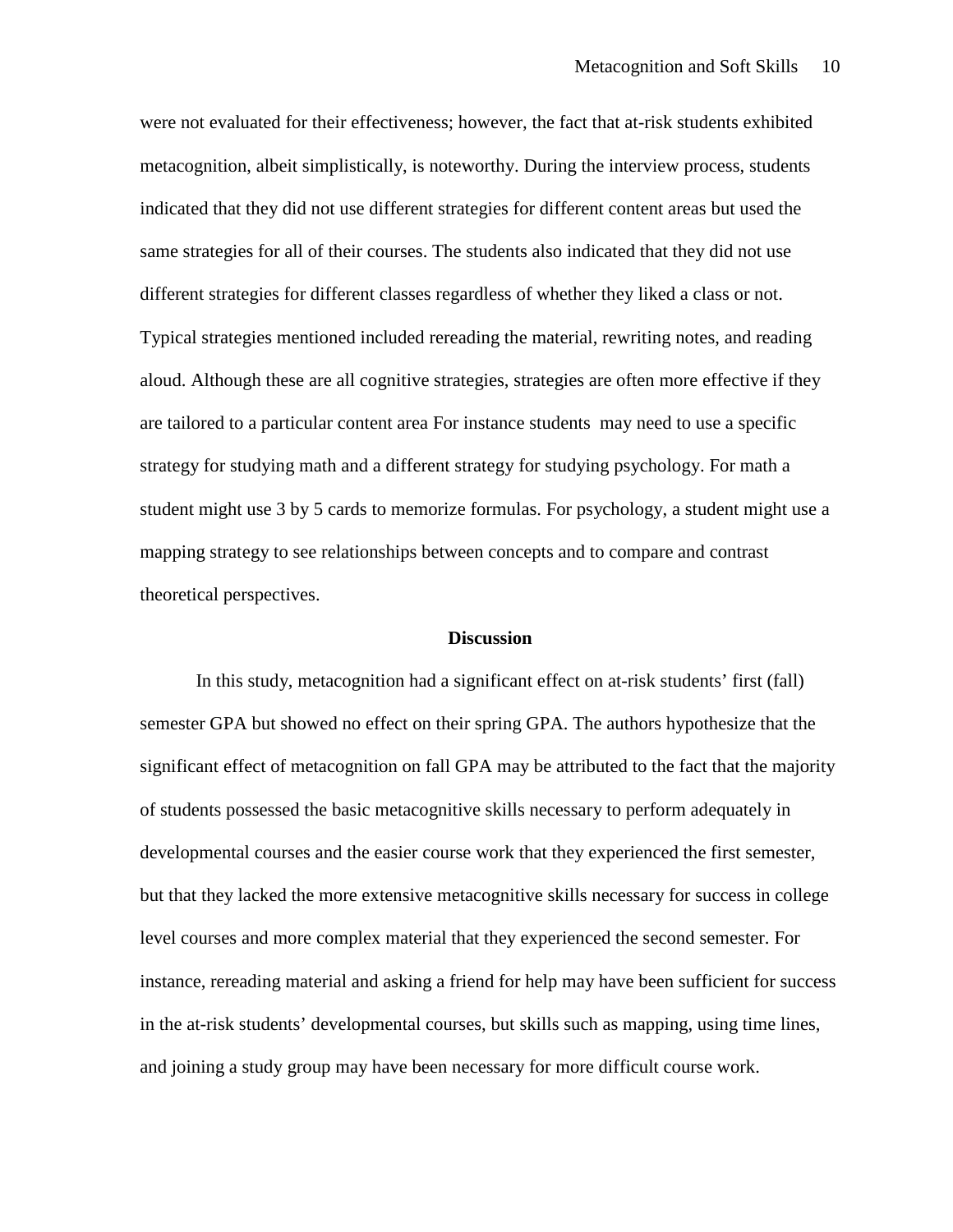The qualitative interviews conducted in the study indicated that the at-risk students' metacognitive skills were often insufficient for achieving the grades they desired. The students reported that they found it difficult to comprehend materials presented in lecture classes, but other than asking peers for help, they did not have specific strategies to address their lack of comprehension. Furthermore, they did not indicate knowledge of higher metacognitive skills such as inductive and deductive reasoning. Students often need to "learn how to think" by solving actual problems and analyzing how they came to their solutions, identifying components of the problem, as well as recognizing overarching patterns and themes.

# **Limitations**

The study occurred at a private university so care must be taken in generalizing findings to other populations. Further, sample size was small and replication with a larger population is suggested. Lastly, students in the study were identified as "at-risk" so findings may not pertain to other student populations**.**

## **Metacognition and At-risk Students**

In the past, literature has supported the importance of metacognition as it related to the academic achievement and persistence of college students who were not at-risk. Selfregulated learning and metacognitive skills may be even more important for at risk students' academic success than for non at risk learners but may also be more difficult for the at risk learner to acquire given the skill deficiencies of this population. The at-risk students in this study seemed to need greater metacognitive awareness of their skills and more sophisticated and diverse work strategies, especially when faced with complicated course work. Simply rereading material does not guarantee that the student will comprehend the information any better the second or third time around. Instead, students need to learn a variety of strategies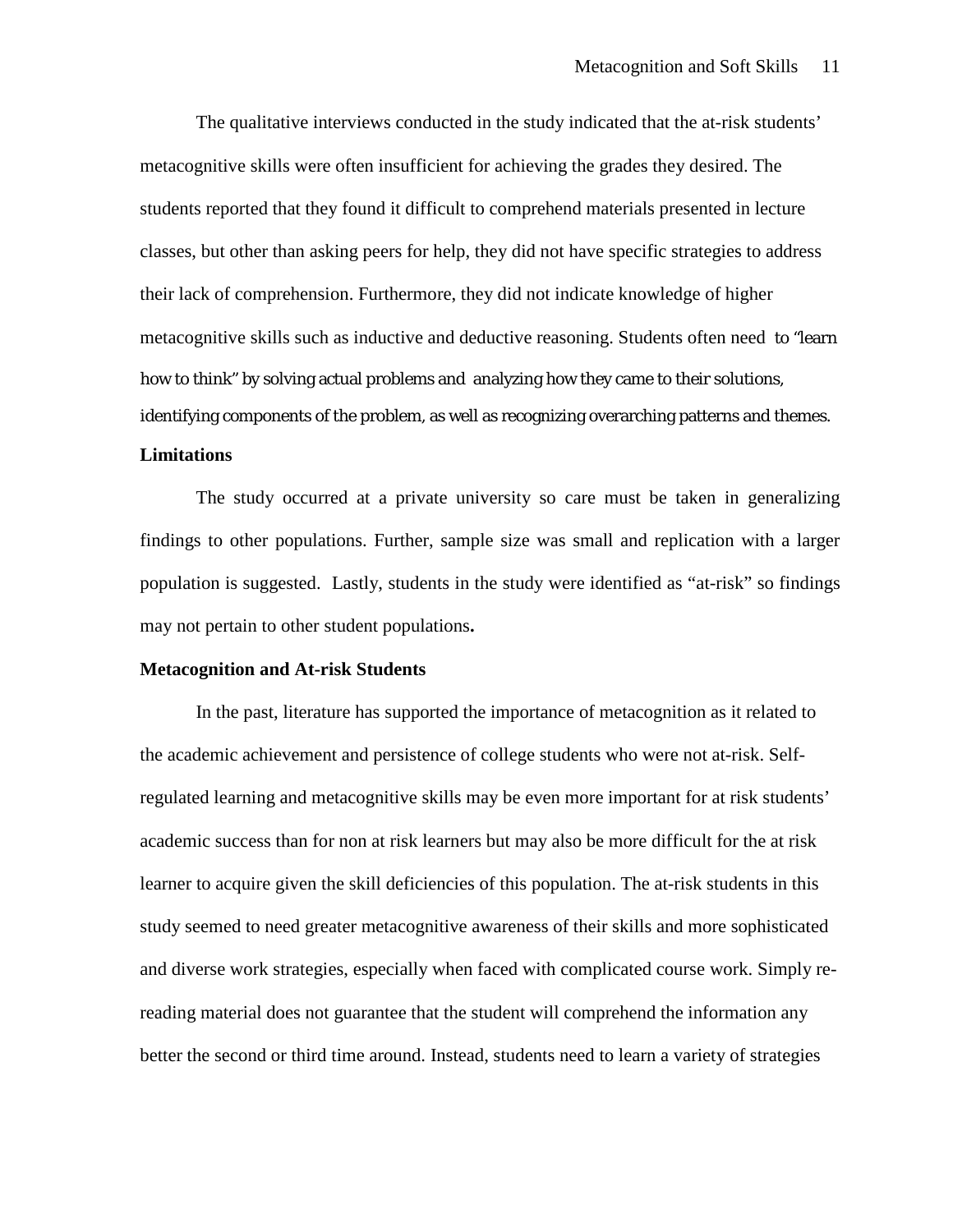(e.g., prediction, mapping, recitation, rehearsal) and then critically assess what strategies work best for them.

## **Conclusion**

In order to help students become more metacognitively aware of their capabilities, educators need to be aware of and implement strategies to increase these student skills. Providing timely and constructive feedback on papers and tests can be one such strategy. Written feedback on papers and assignments that present a truthful appraisal of at-risks students' work will aid students in becoming realistic about their actual abilities. Furthermore, at-risk students may wait in anticipation for the feedback that they will receive because they need the reassurance that they are performing adequately. Conversely, feedback will also facilitate metacognition for those at-risk students who believe that they did excellent work when, in fact, they performed poorly. Feedback may also be important for at-risk students in providing external, positive reinforcement to stimulate their motivation toward academic performance. To this end, one-on one conferences may be useful in helping students become aware of their progress and helping them develop metacognitive skills.

The authors also suggest that at-risk students need instructors who integrate metacognitive strategies into their content. Teaching at-risk students how to cognitively approach learning content can be as important as the content itself. Teachers can integrate metacognitive strategies into their content through the use of various methods. They can incorporate interactive methods such as group work, presentations, and hands-on-activities, as well as reciprocal teaching methods (i.e., solving problems out loud, overtly demonstrating covert critical thinking skills and the process of analysis). When students participate in the learning process, they are activating their ability to think critically. As students begin to think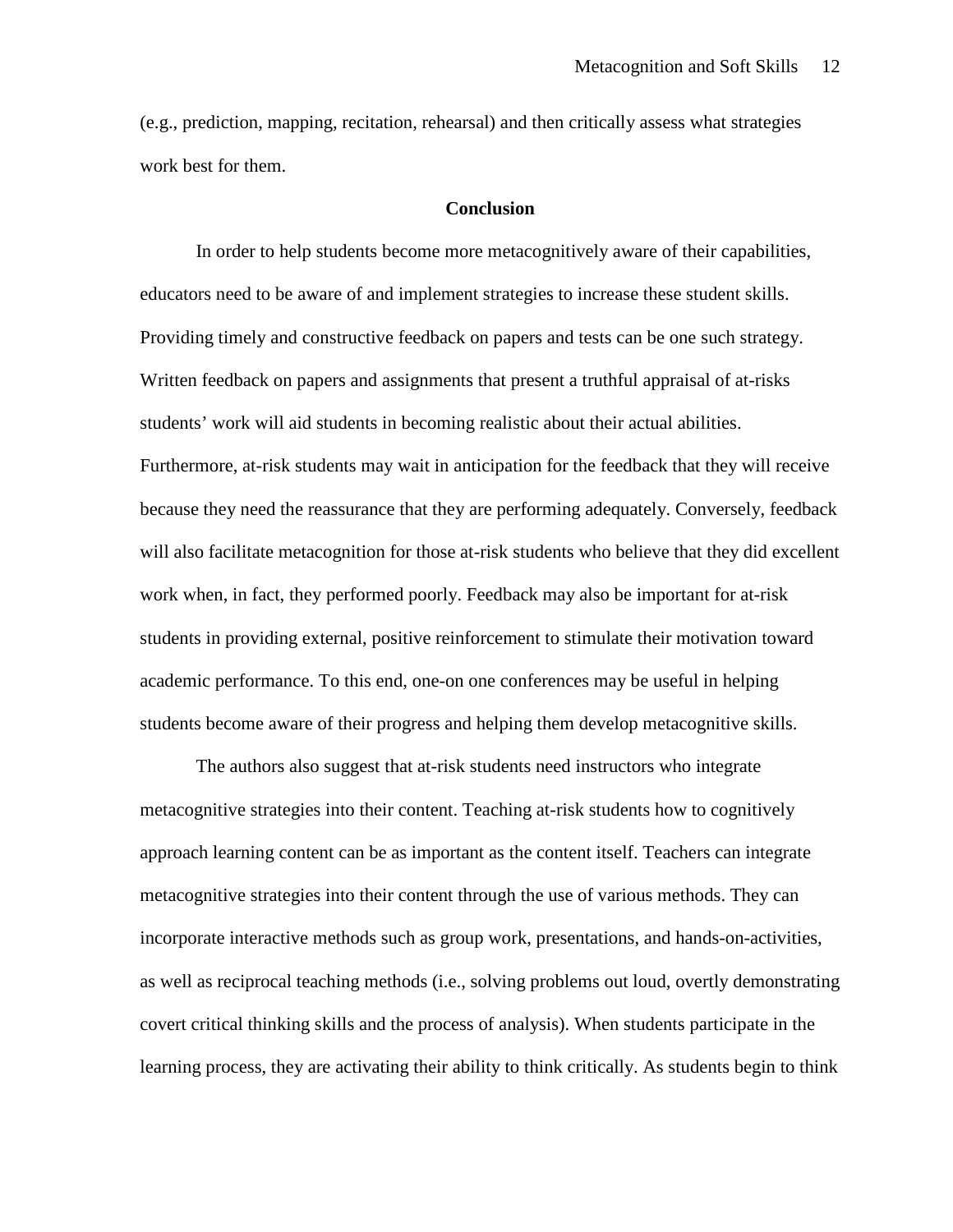critically, they enhance their metacognition because they have to evaluate what they know (Nietfeld, Cao, and Osborne, 2005).

An additional factor related to cognitive performance that may be worthy of investigation along with metacognition and self-regulated learning is that of soft skills, or the noncognitive skills that support cognitive performance and achievement.

# **Soft Skills and Metacognition: A New Direction**

Soft skills include work ethics, positive attitude, social and language skills, and the motivation to learn (Harris & Rogers, 2008). Soft skills have been used in technical programs and in business to help students and employees become more effective workers, and in fact, much of the literature on soft skills pertains to the work place, technical (IT) programs, and educational programs outside of the U.S (see Joseph, Ang, Chang, & Slaughter, 2010). However, soft skills have been relatively absent from the literature pertaining to mainstream U.S. education.

It is the authors' suggestion that soft skills can be viewed as a noncognitive component of cognitive achievement and a part of metacognitive thinking. For example, students who do not turn in their work on time, who miss class, who are not interested in learning, and who have no apparent goals other than the idea of getting a college degree may be lacking essential soft skills which may inhibit access to cognitive achievements (i.e., grades, program completion, graduation). Students who do not posses soft skills may not read assignments carefully, may not attend class regularly, and may not hand in assignments because they don't understand the relationship between these actions and academic performance or the consequences of these actions on their academic success. Students who lack soft skills often believe that they know the material for the class and therefore feel they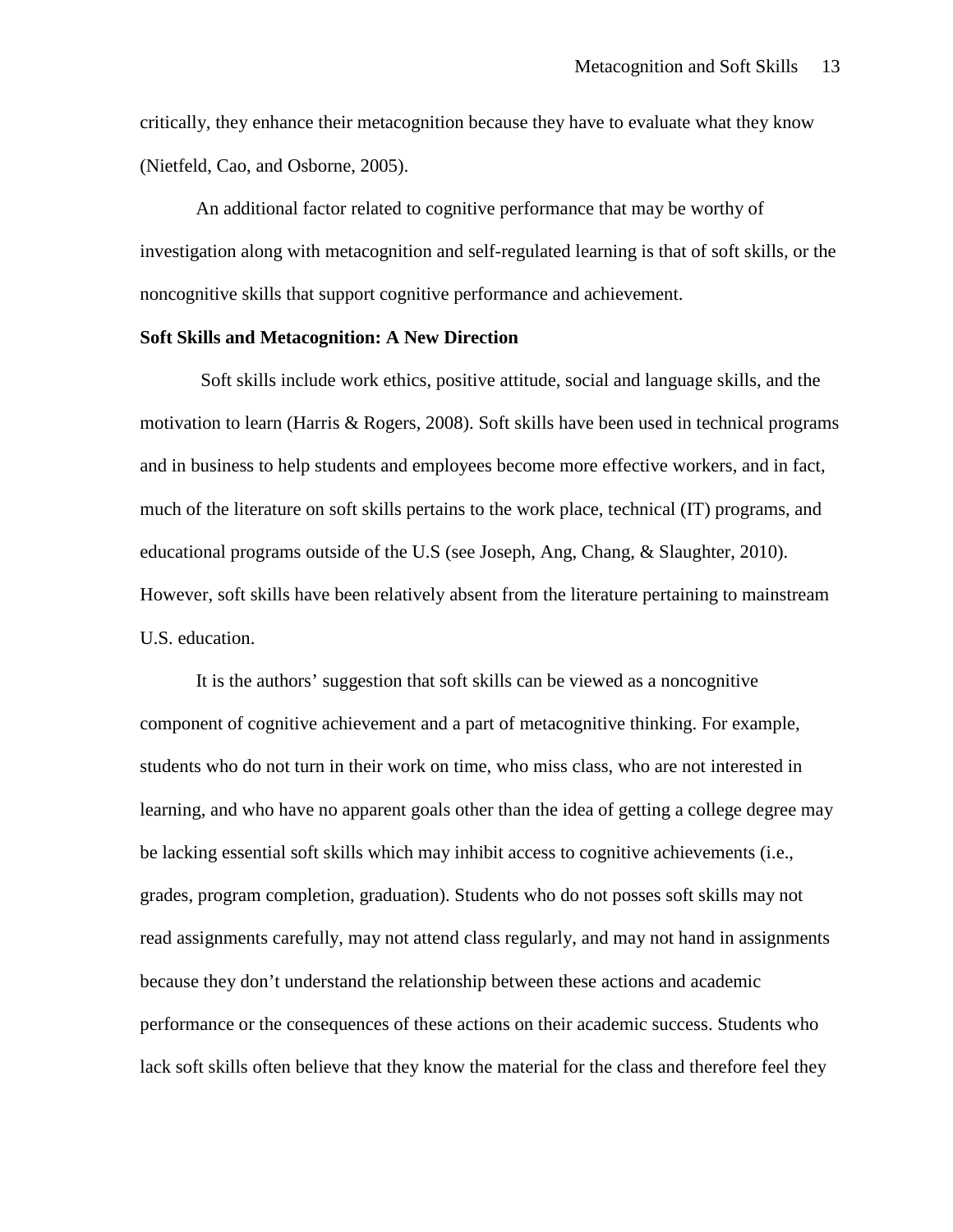do not have to go to class or believe that even without completing assignments they can still pass the course. From a metacognitive perspective, these students may not know what they know and what they do not know or realize the importance of discerning the difference between the two. Researching the relationship between soft skills and metacognition may be a worthy pursuit in identifying the arsenal of skills that comprise and contribute to learning, academic success, and eventual career satisfaction. As Wats and Wats noted, "Soft skills underpin effective performance in the workplace and are seen as a foundation for work readiness" (2009, p. 1).

### **Summary**

With few exceptions (see Sperling, Howard, Staley, & DuBois, 2004) research has found a consistent link between metacognition and self-regulated learning as part of the cognitive skills that undergird academic achievement (Zimmerman, 2002). This same literature, however, has not included the study of soft skills, which may also be a vital contributor to the academic success and achievement of students. Students need basic cognitive and noncognitive skills to aid them in meaningful academic goal attainment. Future research should explore new and varied strategies and combinations therein, to help students attain successful academic careers. An area of interest that needs further research is the relationship of soft skills to metacognition and self-regulated learning. It would seem likely that understanding the importance of soft skills and its relationship to metacognition and selfregulated learning may be an important link to learning more about student performance and about enhancing students' ability to learn.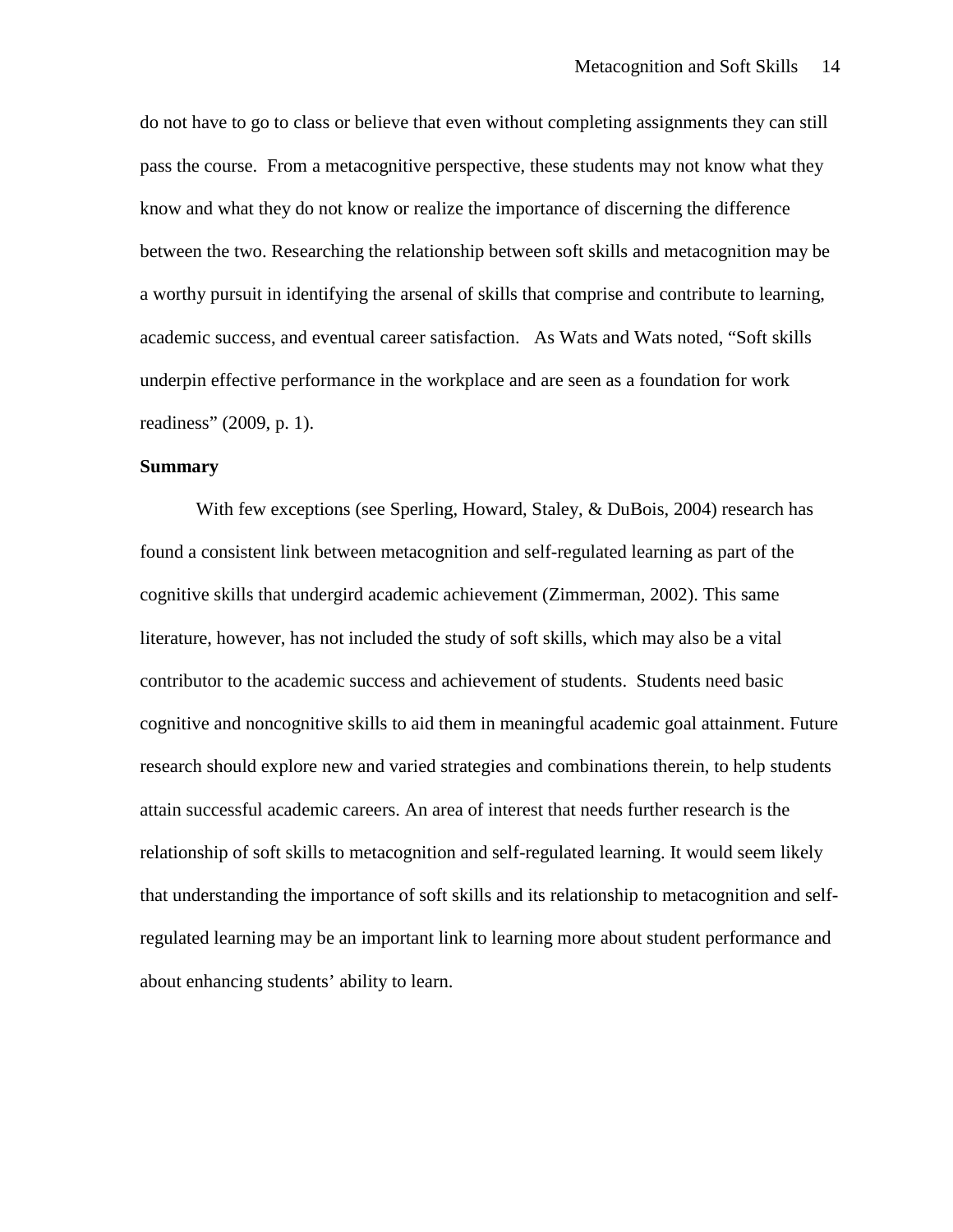#### References

- Barbatis, P. (2010). Underprepared, ethnically diverse community college students: Factors contributing to persistence. *Journal of Developmental Education, 33(*3), 14-24.
- Boerkaerts, M. (1996). Self-regulated learning at the junction of cognition and motivation. *European Psychologists, 1*(2).
- Cao, L., & Nietfeld, J.L. (2007). College students' metacognitive awareness of difficulties in learning that class content does not automatically lead to adjustment of study strategies. *Australian Journal of Educational & Developmental Psychology, 7,* 31-46.
- Garcia, T., & Pintrich, P. R. (1995). Assessing student's motivation and learning strategies: *The Motivated Strategies for Learning Questionnaire*. Paper presented at the meeting of the American Education Research Association, San Francisco, CA. ( Eric Document Reproductive Service No Ed 383770).
- Garrett, J., Alman, M., Gardner, S., & Born, C. (2006). Assessing students' metacognitive skills. *American Journal of Pharmaceutical Education, 71*(1), 1-7.
- Harris, K.S., & Rogers, G.E. (2008). Soft skills in the technology education classroom: What do students need? Technology teacher, 68(3).
- Johnson, J.L. (1995). Underprepared students in an alternative college program: How do they fare? RTDE, 11(2), 21-30.
- Joseph, D., Ang, S., Change, R.H.L., & Slaughter, S.A. (2010). Practical intelligence in IT: Assessing soft skills of IT professionals. Communication of the ACM, 53(2), 149- 154.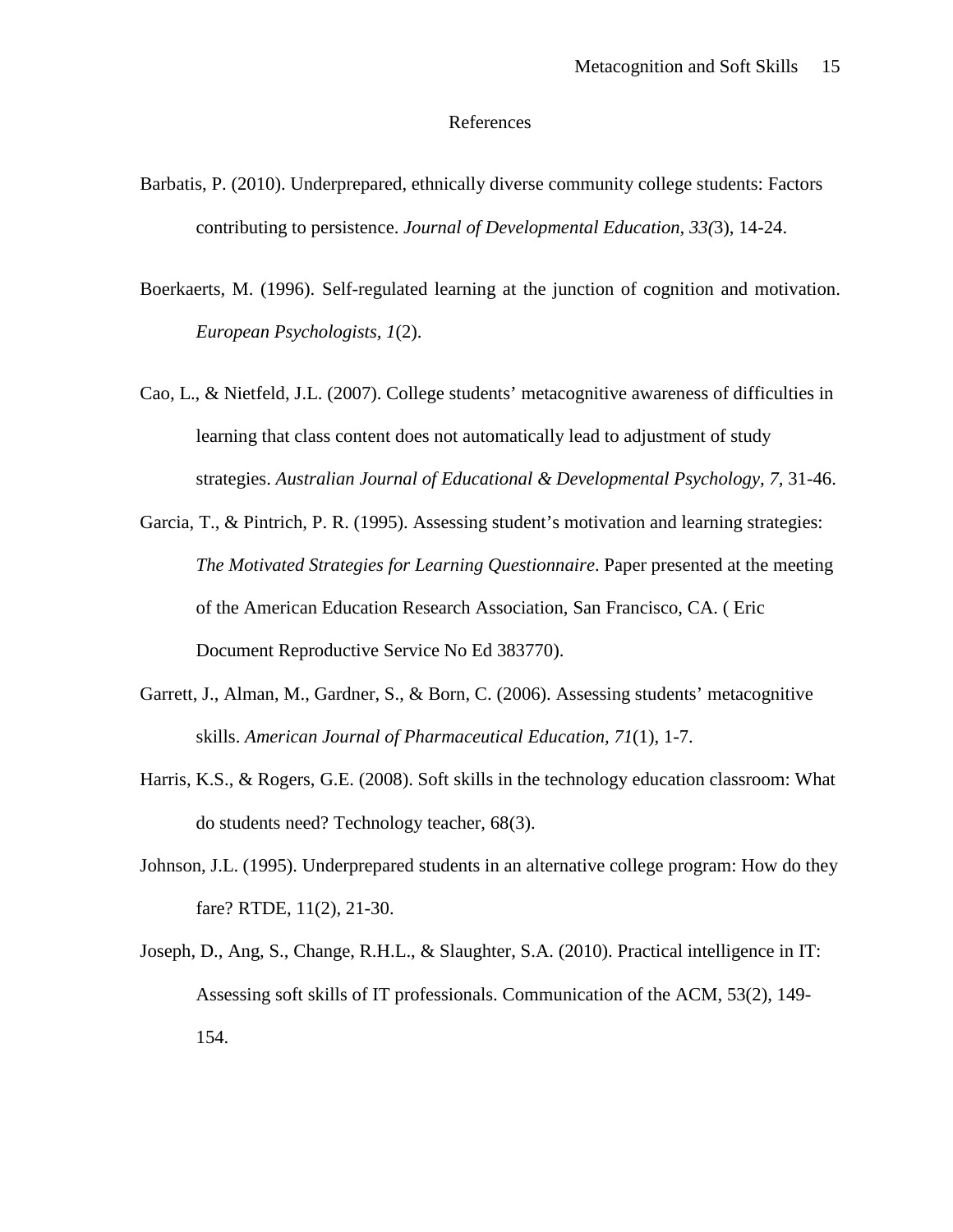- Nietfeld,J.L., Cao, L., & Osborne, J.W. (2005). Metacognitive monitoring accuracy and student performance in the postsecondary classroom. The Journal of Experimental Education, 74(1), 7-22.
- Pew Research Center (2010). Millennials: Confident. Connected. Open to Change. Retrieved from [http://pewsocialtrends.org.pubs/751/millennials-confident-connected-open-to](http://pewsocialtrends.org.pubs/751/millennials-confident-connected-open-to-change)[change.](http://pewsocialtrends.org.pubs/751/millennials-confident-connected-open-to-change)
- Pintrich, P., & DeGroot, E. (1990). Motivational and self–regulated learning components of classroom performance. *Journal of Educational Psychology, 82*(1), 33-40.
- Pintrich, P. K., Smith, D.A.F., Garcia, T., & McKeachie, W. J. (1991). *A Manual for the use of the Motivated Strategies for Learning Questionnaire.* Ann Arbor, MI: National Center for Research To Improve Postsecondary Teaching and Learning.
- Ridley, D. S., Schutz, P. A., Glanz, R. S., & Weinstein, C. E. (1992). Self-regulated learning: The interactive influence of metacognitive awareness and goal setting. *Journal Experimental Education, 60*(4), 293-306.
- Schunk, D.H. (2005). Self-regulated learning: The educational legacy of Paul R. Pintrich. *Educational Psychologist, 40*(2), 85-94.

Sperling, R.A., Howard, B.C., Staley, R., & DuBois, N. (2004). Metacognition and self regulated learning constructs. *Educational Reserach and Evaluation 10,* (2), 117–139.

Wats, M., & Wats, R.K. (2009). Developing soft skills in students. *The International Journal of Learning, 15*(12), 1-10.

Wolters, C.A. (1998).Self-regulated learning and college students' regulation of motivation. *Journal of Educational Psychology, 90*,(2).